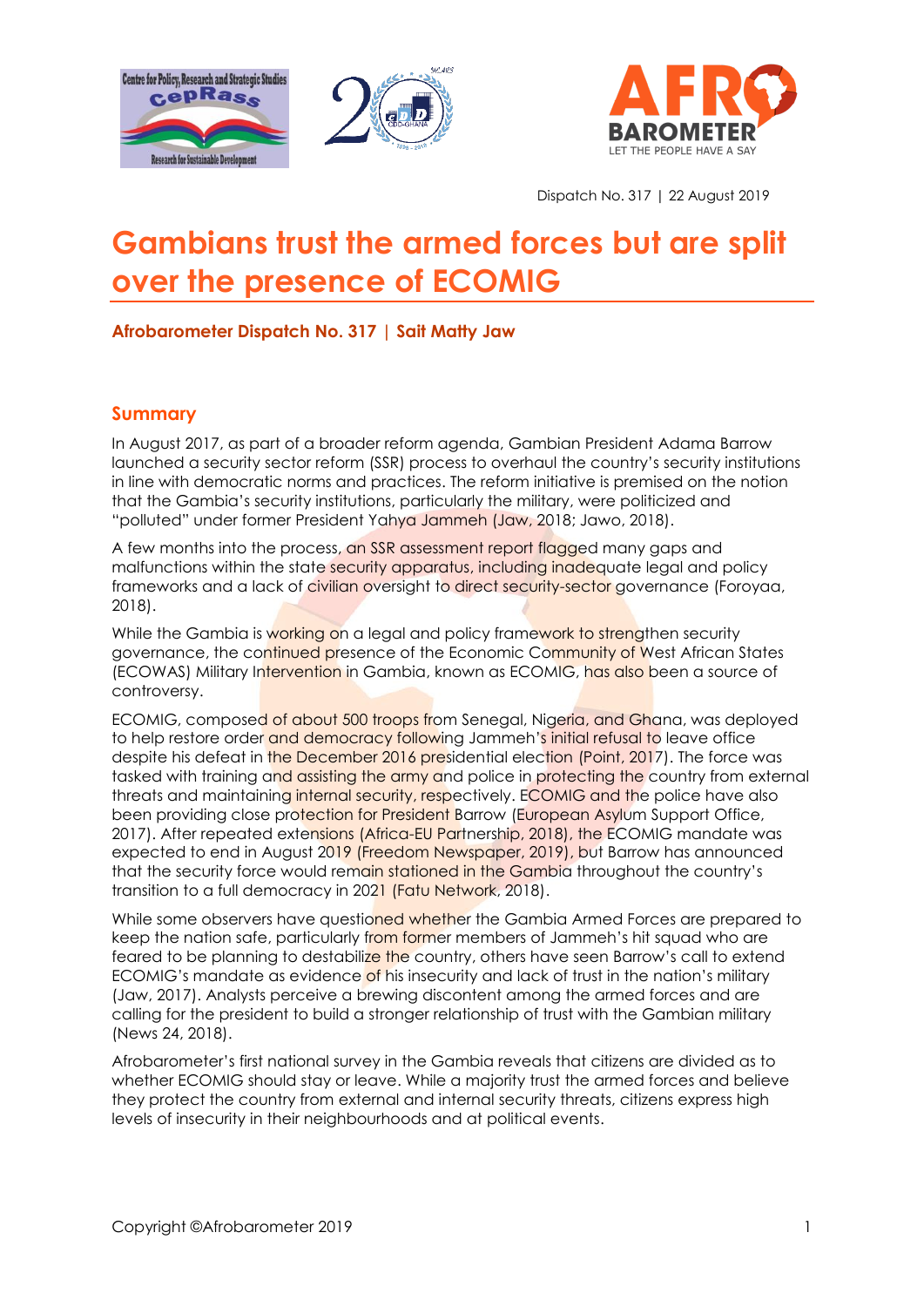

### **Afrobarometer survey**

Afrobarometer directs a pan-African, nonpartisan research network that conducts public attitude surveys on democracy, governance, economic conditions, and related issues in African countries. Seven rounds of surveys were completed in up to 38 countries between 1999 and 2018. Round 8 surveys in 2019/2020 are planned in at least 35 countries. Afrobarometer conducts face-to-face interviews in the language of the respondent's choice with nationally representative samples. The Afrobarometer team in the Gambia, led by the Centre for Policy, Research and Strategic Studies (CepRass), interviewed 1,200 adult Gambians in July and August 2018. A sample of this size yields country-level results with a margin of error of +/-3 percentage points at a 95% confidence level.

### **Key findings**

- Majorities of Gambians say they trust the Gambia Armed Forces (65%) and police (60%) "somewhat" or "a lot."
- Six in 10 (61%) say the Gambia Armed Forces "often" or "always" protect the country from external and internal security threats, and half (50%) say members of the military are respectful to citizens. However, only 37% say the armed forces get the resources they need to be effective.
- Among citizens who requested police assistance in the previous 12 months, fewer than half say that they found it easy to get the help they needed (44%) and that they received the needed assistance "right away" or "after a short time" (46%). One in five (20%) say they had to pay a bribe or do a favour to get the help they needed.
- About four in 10 Gambians say they were victims of theft from their house (40%) or felt unsafe walking in their neighbourhood (36%) during the previous year. One in four (25%) feared crime in their home, and one in 14 (7%) were physically attacked.
- In the past two years, about half or more of Gambians have feared or experienced violence among people in their neighbourhood (53%), during a public protest (49%), or at political events (56%).
- Gambians are split as to whether ECOMIG should leave and allow the Gambia Armed Forces and Gambia Police Force to take charge of security matters in the country.

#### **Perceptions of the Gambia Armed Forces**

In July 1994, Yahya Jammeh led a group of junior Gambia Armed Forces officers in a successful coup (Jallow, 2019), and for more than two decades, he used the military to consolidate his power, often by instilling fear in citizens. Since Jammeh's defeat in the 2016 elections, the military has returned to its barracks, arrested so-called "jungulars" accused of extra-judicial killings and torture under orders from Jammeh, reinstated some members of the army who had been dismissed under Jammeh, and sought to establish its independence from political control (International Center for Transitional Justice, 2018). The army has also made efforts to strengthen civil-military relations in the country (Point, 2018).

These initiatives seem to have yielded positive results: Afrobarometer's maiden survey in the Gambia, conducted in 2018, reveals that two-thirds (65%) of citizens say they trust the Gambia Armed Forces at least "somewhat," including 48% who say they trust them "a lot." About three in 10 say they trust the military "just a little" (19%) or do not trust them at all (12%) (Figure 1). Among key institutions and leaders in the country, the army ranks fourth in popular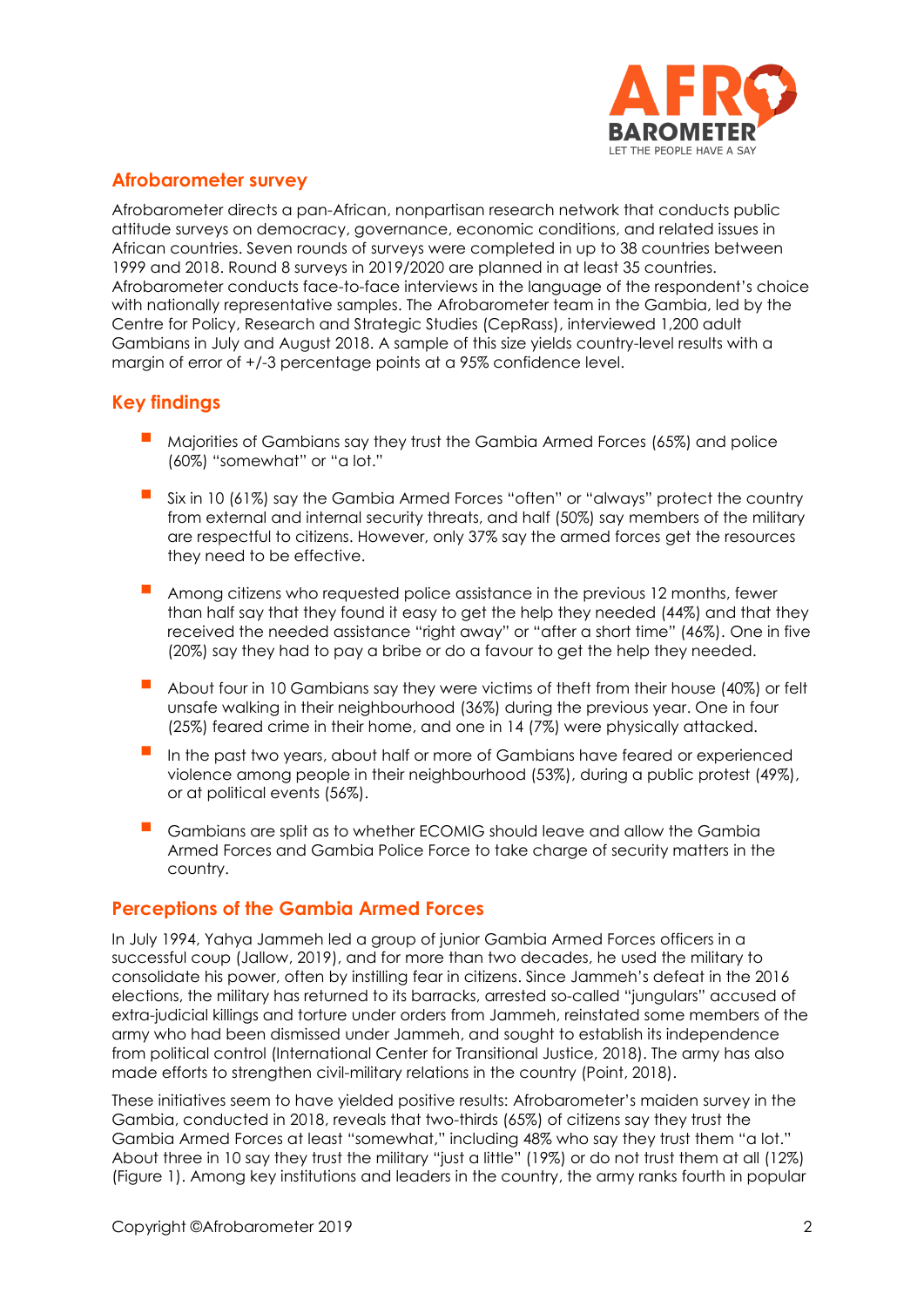

trust, after religious leaders (trusted "somewhat" or "a lot" by 85% of respondents), traditional leaders (71%), and the President (67%).

Only slightly less trusted than the army, the police enjoy the confidence ("somewhat" or "a lot") of 60% of Gambians, while 23% trust them "just a little" and 14% say they do not trust them at all.



|  |  | Figure 1: Trust in institutions and leaders   The Gambia   2018 |  |
|--|--|-----------------------------------------------------------------|--|
|  |  |                                                                 |  |

*Respondents were asked: How much do you trust each of the following, or haven't you heard enough about them to say?*

Popular trust in the Gambia Armed Forces is strongest in Central River-South (71%), Kanifing (67%), and West Coast (67%) and lowest in Upper River (55%). Women are less likely than men to express trust in the military (61% vs. 68%), as are respondents with secondary or postsecondary education (59%-62%) compared to their less-educated counterparts (68%-70%) (Figure 2).

Popular trust in the police shows a similar pattern with regard to regions and education levels.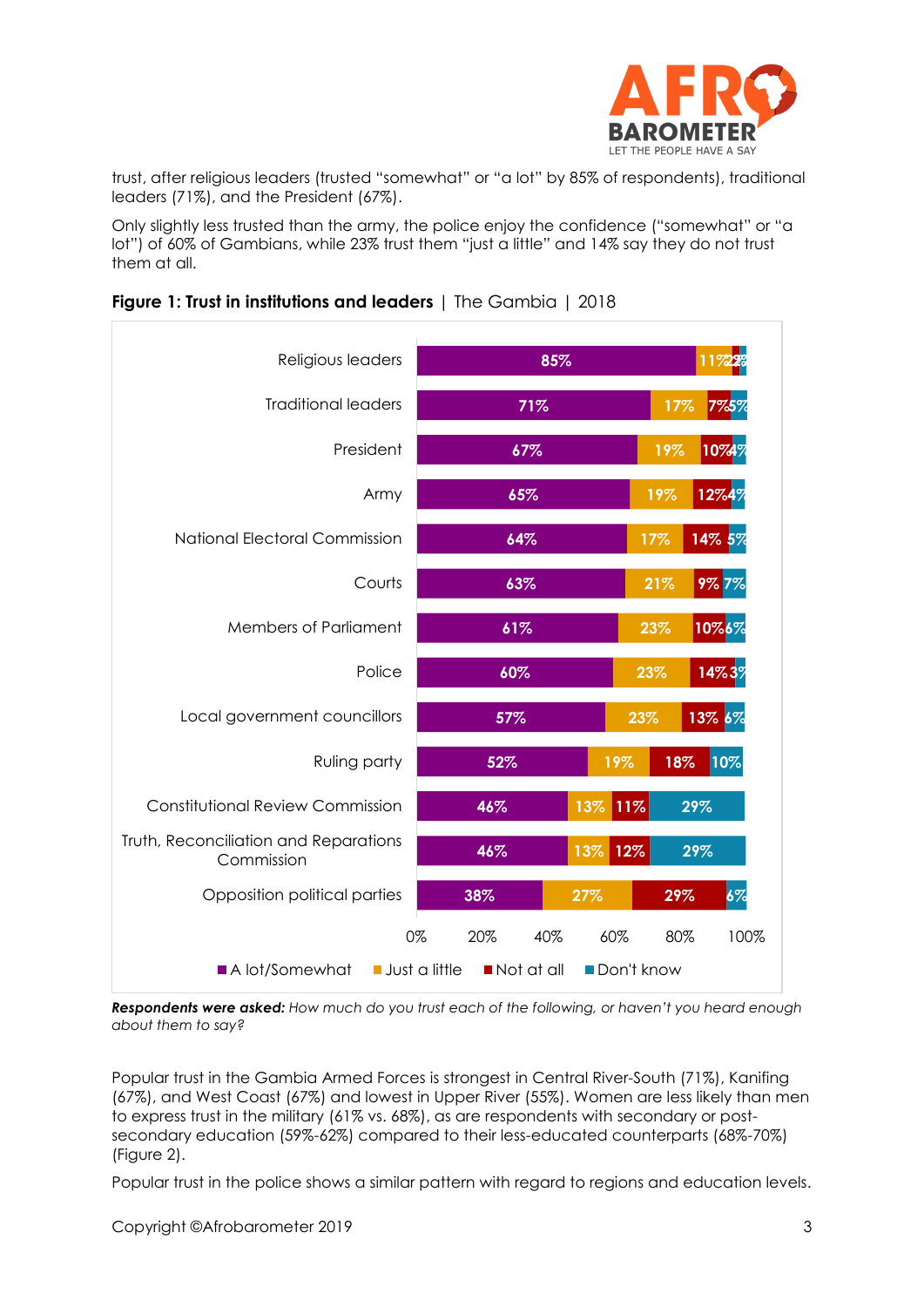



**Figure 2: Popular trust in the Gambia Armed Forces** | by socio-demographic group | The Gambia | 2018

*Respondents were asked: How much do you trust each of the following, or haven't you heard enough about them to say? (% who say they trust the army "somewhat" or "a lot")*

Citizens have mixed feelings about the performance of the armed forces. While six in 10 (62%) say the armed forces "often" or "always" keep the country safe from external and internal security threats, only half (51%) say they "often" or "always" act professionally and respect the rights of all citizens (Figure 3). Fewer than four in 10 (37%) say the armed forces get the resources they need to be effective.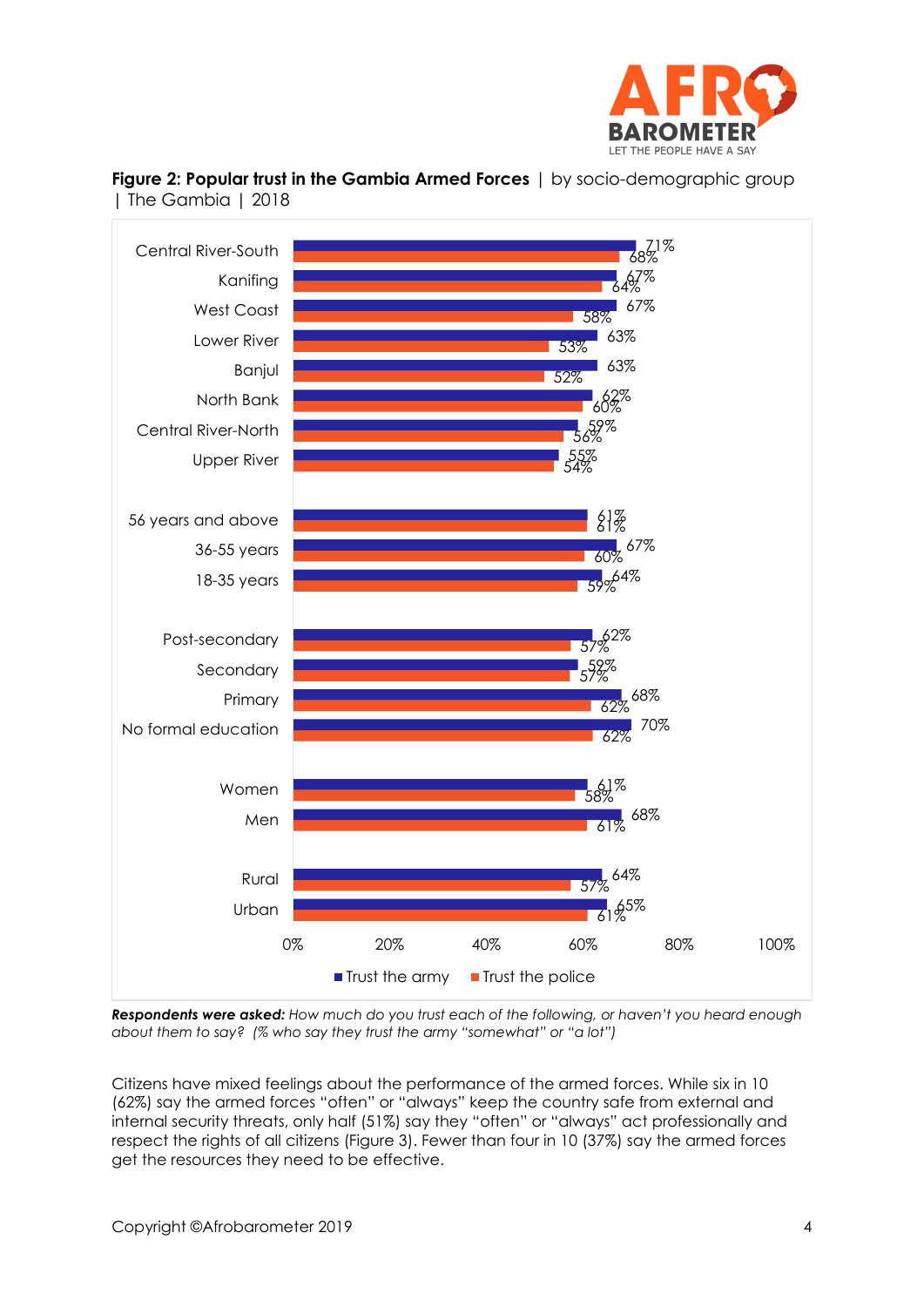





*Respondents were asked: In your opinion, to what extent do the armed forces of our country: Keep our country safe from external and internal security threats? Operate in a professional manner and respect the rights of all citizens? Get the training and equipment needed to be effective? (% who say "often" or "always")*

With regard to the perceived performance of the police, fewer than half of respondents who sought police assistance during the 12 months preceding the survey say that they received the needed assistance "right away" or "after a short time" (46%) and that it was "easy" or "very easy" to obtain help (44%). One in five (20%) say they had to pay a bribe or do a favour to get police assistance (Figure 4).



**Figure 4: Getting assistance from the police** │ The Gambia │ 2018

*Respondents were had requested assistance from the police in the previous 12 months were asked:*

*How easy or difficult was it to obtain the assistance you needed?*

*How long did it take you to receive the help you needed from the police? And how often, if ever, did you have to pay a bribe, give a gift, or do a favour for a police officer in order to get the assistance you needed?*

*(Note: Respondents who had not requested police assistance in the previous 12 months are excluded.)*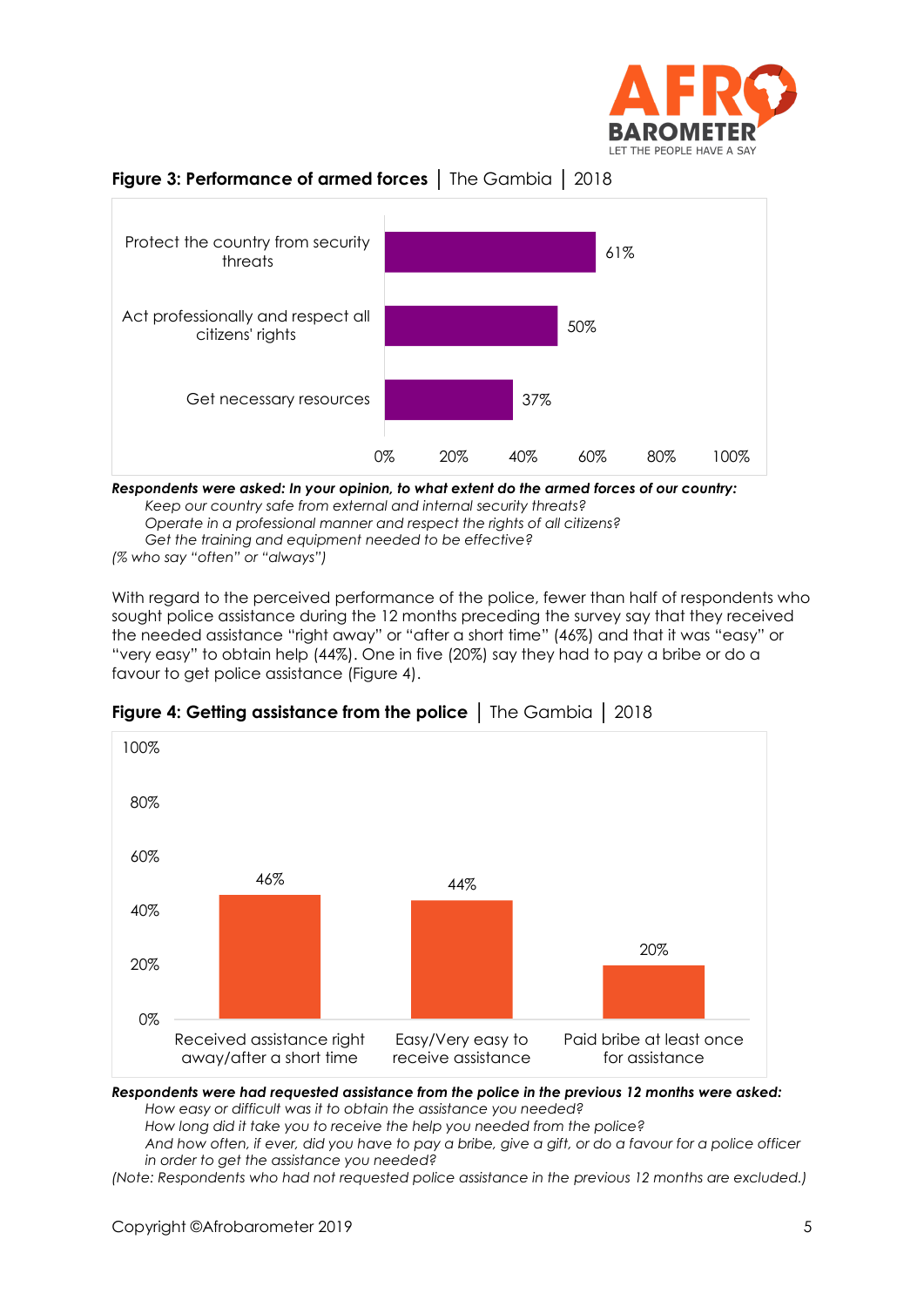

# **Feeling unsafe in the Gambia?**

Although ECOMIG was intended to complement efforts of the police and armed forces in ensuring personal and political security in the Gambia, insecurity seems rife in the country. More than half (53%) of Gambians say they feared violence among people in their neighbourhood or village during the previous two years, including 17% who say they actually experienced such violence. Similar proportions say they feared violence at political events (56%, including 15% who experienced it) or during a public protest (49%, including 9% who experienced it) (Figure 5).

In addition, four in 10 respondents (40%) say they were victims of theft from their house during the previous year, while 36% say they felt unsafe walking in their neighbourhood (Figure 6). One in four (25%) feared crime in their home, and one in 14 (7%) were physically attacked.



**Figure 5: Fear and experience of violence** | The Gambia | 2018

*Respondents were asked: Please tell me whether, in the past two years, you have ever personally feared any of the following types of violence. [If yes:] Have you actually personally experienced this type of violence in the past two years?*

*Violence among people in your neighbourhood or village? Violence at a political rally or campaign event? Violence occurring during a public protest or march?*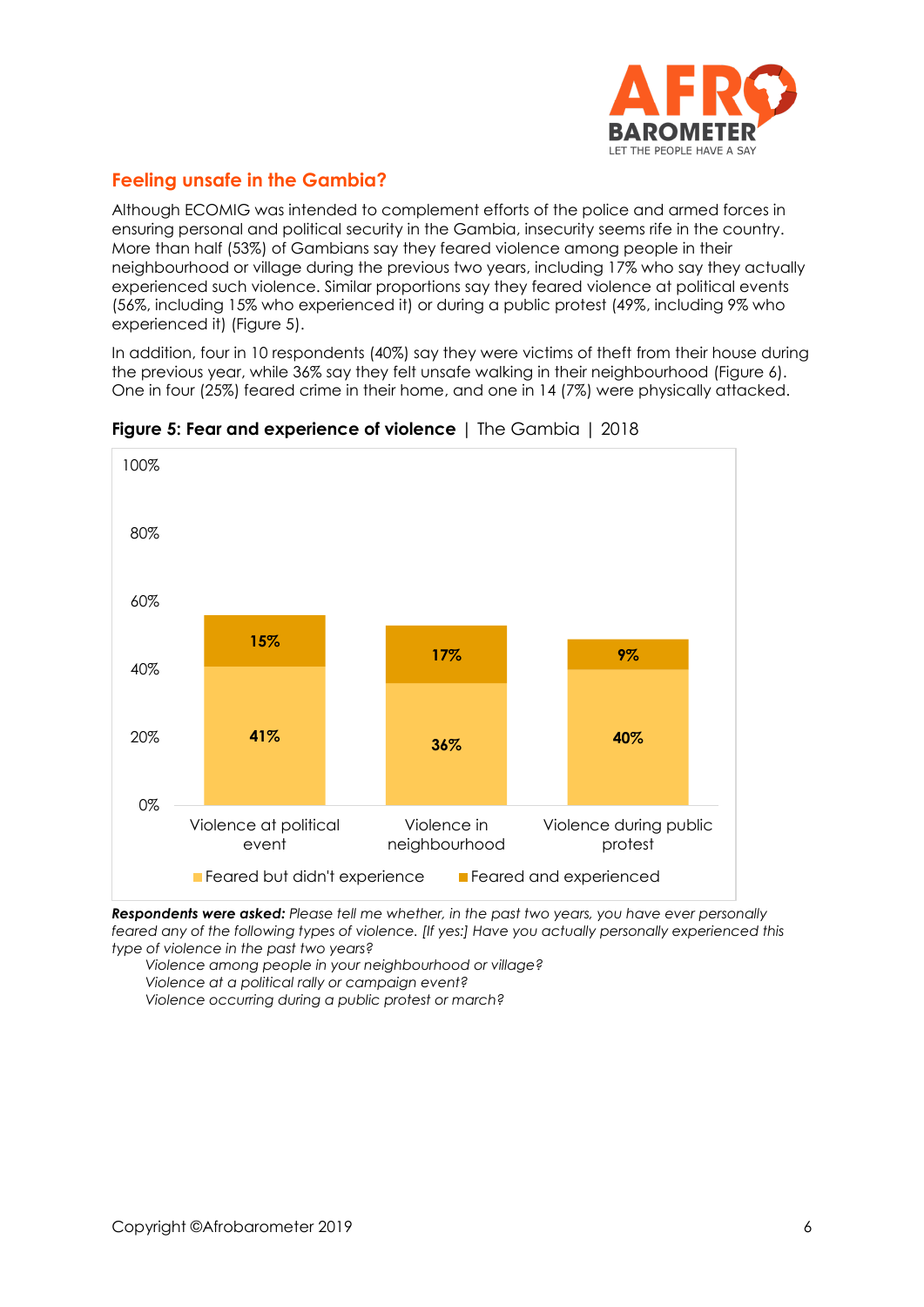

# **Figure 6: Personal safety** │ The Gambia │ 2018



#### *Respondents were asked:*

*Over the past year, how often, if ever, have you or anyone in your family: Felt unsafe walking in your neighbourhood? Feared crime in your home? (% who say "just once or twice," "several times," "many times," or "always")*

*During the past year, have you or anyone in your family: Had something stolen from the house? Been physically attacked? (% who say "once," "twice," or "three or more times")*

Fewer than half (46%) of Gambians say their personal safety from crime and violence has improved compared to "a few years ago." One-third (32%) say it has gotten "worse" or "much worse," while two in 10 (21%) say it has remained the same (Figure 7).



**Figure 7: Perceived personal safety compared to a few years ago** | The Gambia | 2018

*Respondents were asked: Please tell me if the following things are worse or better now than they were a few years ago, or are they about the same: Your personal safety from crime and violence?*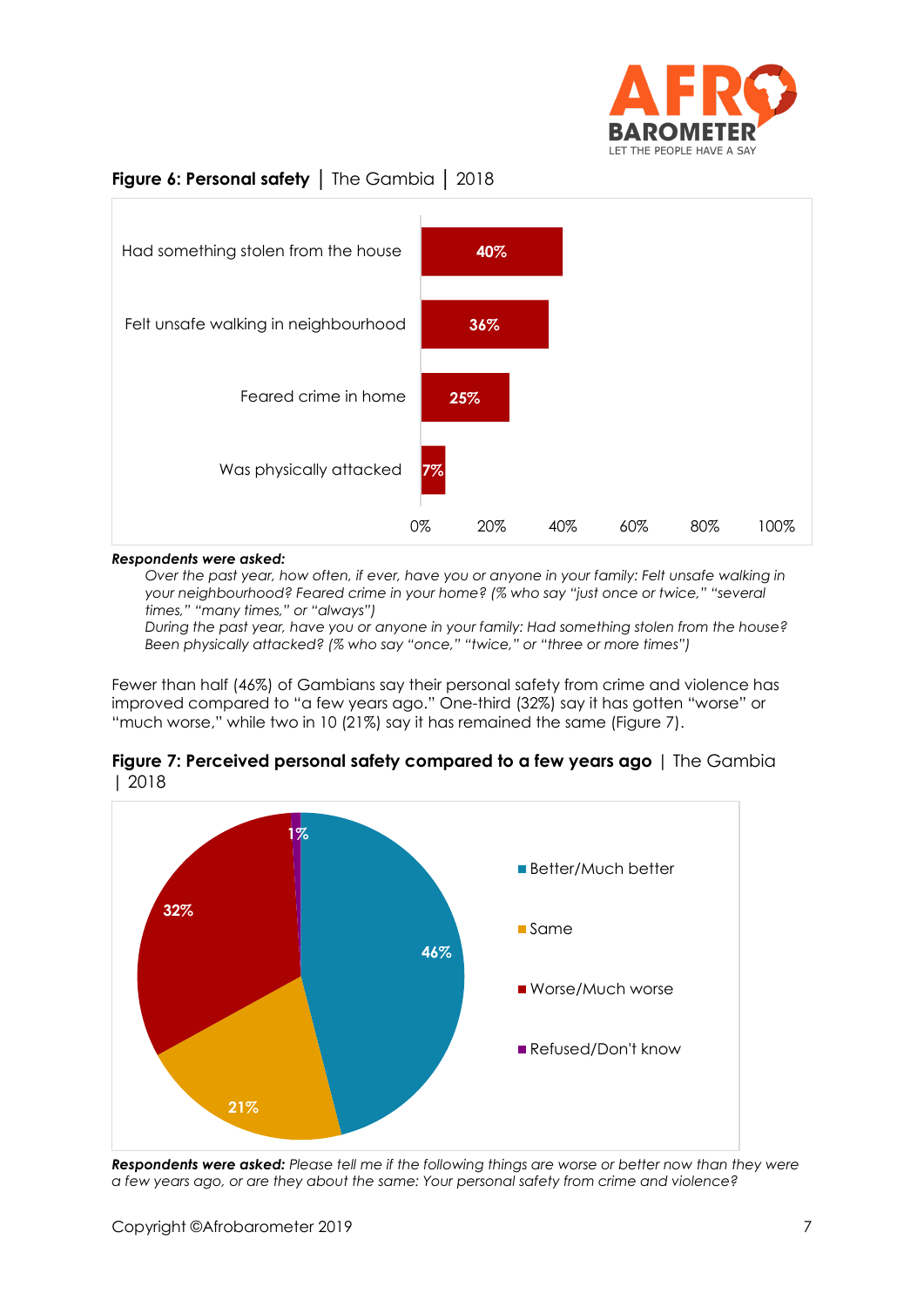

# **Time for ECOMIG to leave?**

Gambians are divided as to whether it is time for ECOMIG to leave and for the Gambia Armed Forces and police to take charge of security matters in the country. Half (50%) of all citizens "agree" or "strongly agree" that ECOMIG has served its purpose and should leave, while 44% "disagree" or "strongly disagree" and want ECOMIG's stay extended (Figure 8). The disparity shows that while many Gambians may be regaining confidence in the armed forces and the police, there is still a significant proportion who are reluctant to leave security matters solely to them.



# **Figure 8: Time for ECOMIG to leave?** | The Gambia | 2018

*Respondents were asked: Please tell me whether you agree or disagree with the following statement: The ECOWAS Military Intervention in the Gambia (ECOMIG) has served its purpose. It is time they leave for the Gambian Armed Forces and Police to take charge of security matters of the country.*

The call for ECOMIG to leave is strongest in the West Coast region (54%), where several disputes between local residents and the Senegalese ECOMIG contingent have been

Do your own analysis of Afrobarometer data – on any question, for any country and survey round. It's easy and free at www.afrobarometer.org/online-data-analysis. reported. For instance, ECOMIG soldiers have been accused of killing one protester and injuring others in Kanilai, Jammeh's village (AllAfrica, 2017), as well as harassing and denying residents the right of free movement (Gambia News Today, 2018).

A preference for an ECOMIG exit is stronger among educated Gambians (57%-59%) than among those with no formal education (38%). Men (52%) and urban dwellers (51%) are

slightly more likely than women (48%) and rural residents (47%) to prefer that the regional military forces leave. And young adults (56% of those aged 18-35) are considerably readier for an ECOMIG departure than their elders (41%-43% of those aged 36 years and above) (Figure 9).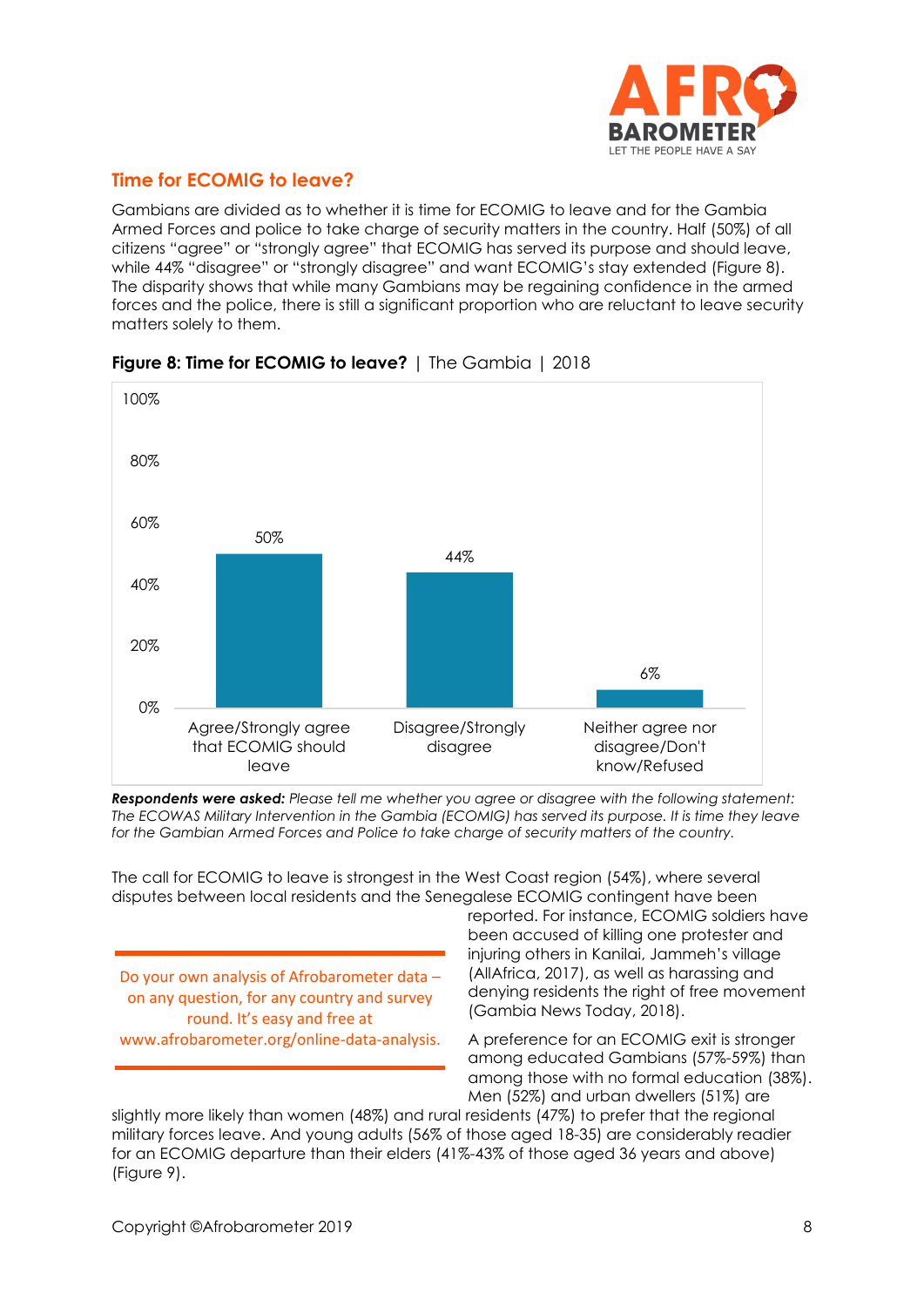



**Figure 9: Time for ECOMIG to leave** | by socio-demographic group | The Gambia | 2018

**Respondents were asked:** *Please tell me whether you agree or disagree with the following statement: The ECOWAS Military Intervention in the Gambia (ECOMIG) has served its purpose. It is time they leave for the Gambia Armed Forces and Police to take charge of security matters of the country. (% who "agree" or "strongly agree")*

# **Conclusion**

Notwithstanding past tensions between the army and citizens, a majority of Gambians say they trust the Gambia Armed Forces and believe that the military protects citizens from external and internal security threats. But citizens are divided as to whether ECOMIG should leave and let the army and police handle the country's security issues. And substantial proportions of the population experience insecurity in their neighbourhoods and at political events. For the government, the challenge will be to address the uncertainty surrounding ECOMIG and develop an exit plan that does not leave a security vacuum in the country.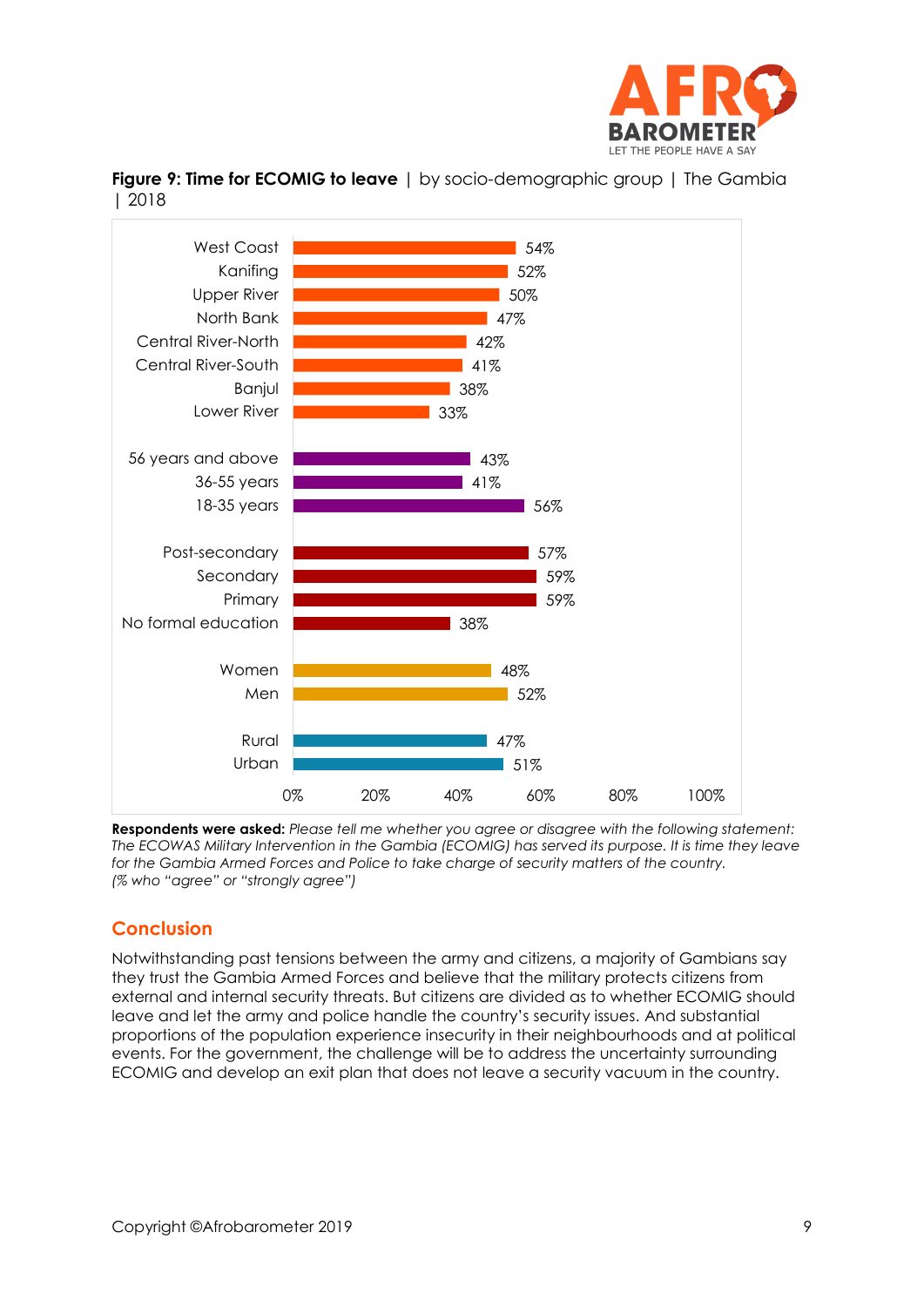

# **References**

Africa-EU Partnership. (2018)[. Mission in the Gambia \(ECOMIG\).](https://www.africa-eu-partnership.org/en/projects/mission-gambia-ecomig)

- AllAfrica. (2017). [Gambia: ECOMIG forces allegedly shoot protesters, kill one and injure nine at](https://allafrica.com/stories/201706050882.html)  [Kanilai.](https://allafrica.com/stories/201706050882.html) 5 June.
- European Asylum Support Office. (2017). [EASO country of origin information report:](https://www.easo.europa.eu/sites/default/files/coi-report-gambia.pdf) The Gambia [country focus.](https://www.easo.europa.eu/sites/default/files/coi-report-gambia.pdf)

Fatu Network. (2018)[. Barrow calls for support to keep ECOMIG until 2021.](http://fatunetwork.net/barrow-calls-for-support-to-keep-ecomig-until-2021/) 5 October.

- Freedom Newspaper. (2019). [Continuous ECOMIG presence portrays fragile security](https://www.freedomnewspaper.com/2019/03/02/gambia-eu-will-stop-funding-the-presence-of-ecomig-troops-in-gambia-by-august-if-they-decide-to-extend-the-mandate-then-comes-the-question-of-who-pays-the-bill-eu-ambassador-asked/) EU rep. 2 March.
- Gambia News Today. (2018). [Gambia: ECOMIG soldiers accused of harassing Bwiam women on their](https://gambianewstoday.com/gambia-ecomig-soldiers-accused-of-harassing-bwiam-women-on-their-rice-fields/)  [rice fields.](https://gambianewstoday.com/gambia-ecomig-soldiers-accused-of-harassing-bwiam-women-on-their-rice-fields/) 3 August.
- International Center for Transitional Justice**.** (2018). Gambia: Four "jungulars" [released but eleven](https://www.ictj.org/news/gambia-four-%E2%80%98jungulars%E2%80%99-released-eleven-soldiers-still-detained)  [detained.](https://www.ictj.org/news/gambia-four-%E2%80%98jungulars%E2%80%99-released-eleven-soldiers-still-detained) 23 August.
- Jallow, Y. (2019). [At the TRRC: 'What led to the 1994 coup?'](https://foroyaa.gm/at-the-trrc-what-led-to-the-1994-coup-ex-lieutenant-explains/) Ex-lieutenant explains. Foroyaa. 28 January.
- Jaw, S**.** M. (2018). [The Gambia: President Barrow's political rhetoric ma](https://dcampaigner.wordpress.com/2018/10/17/the-gambia-president-barrows-political-rhetoric-may-undermine-the-security-sector-reform-process/)y undermine the security [sector reform process.](https://dcampaigner.wordpress.com/2018/10/17/the-gambia-president-barrows-political-rhetoric-may-undermine-the-security-sector-reform-process/) Campaigner. 20 October.

Jawo, M. (2018). ['We inherited a polluted, broken system.'](http://thepoint.gm/africa/gambia/article/we-inherited-a-polluted-broken-system) Point. 19 October.

Jeffang, K. (2018)[. SSR report shows abuse, malfunctions in security sector.](https://foroyaa.gm/ssr-report-shows-abuse-malfunctions-in-security-sector/) Foroyaa. 19 July.

News 24. (2018). [Gambian police arrest lecturer over newspaper interview.](https://www.news24.com/Africa/News/gambian-police-arrest-lecturer-over-newspaper-interview-20180201) 1 February.

Point. (2017). [ECOMIG forces explain mandate in Gambia.](http://thepoint.gm/africa/gambia/article/ecomig-forces-explain-mandate-in-gambia) 31 January.

Point. (2018). [GAF conducts first civil-military relations training.](http://thepoint.gm/africa/gambia/article/gaf-conducts-first-civil-military-relations-training) 20 June.